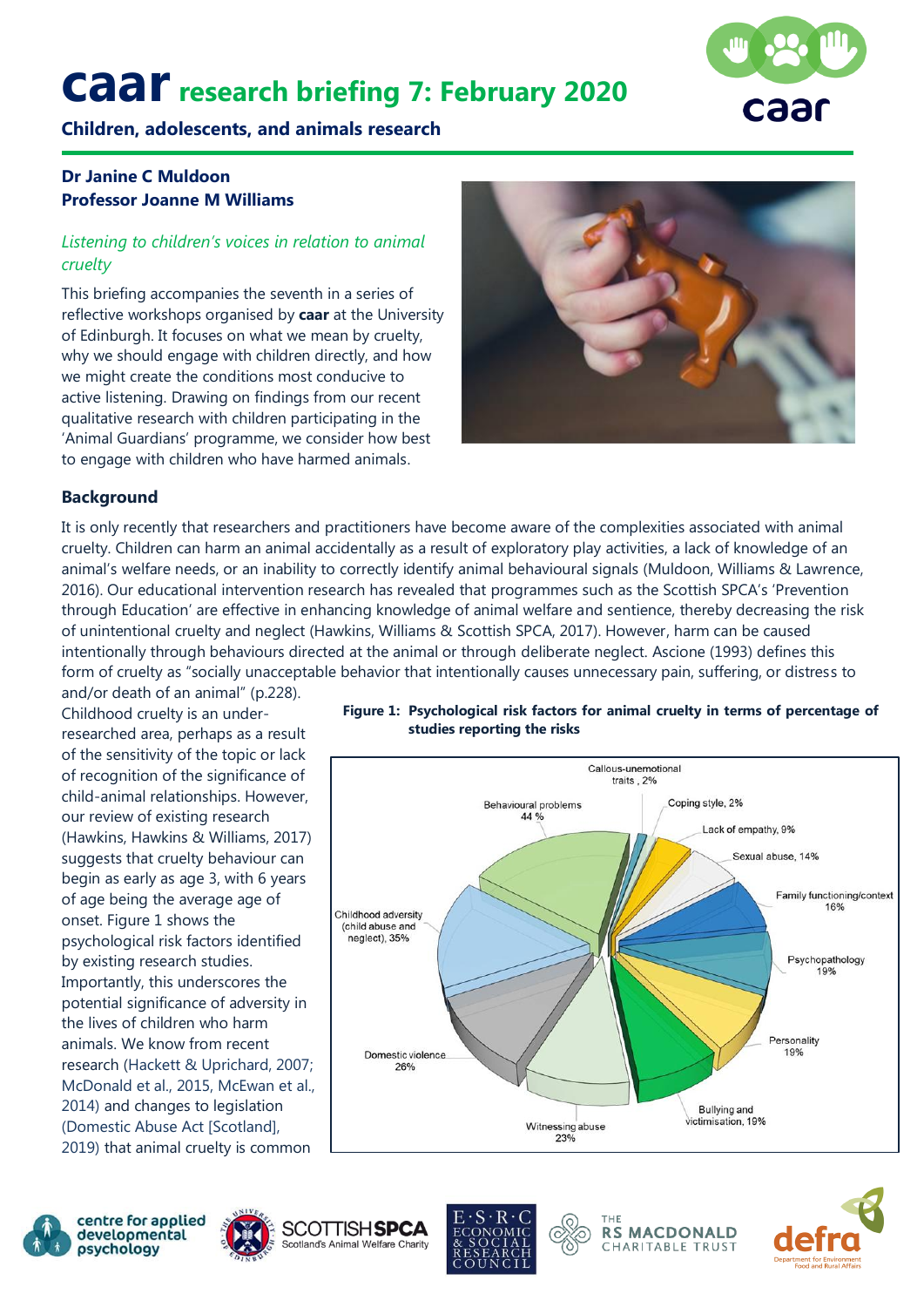in families where domestic violence is present. However, we know very little about children's experiences and perspectives. Their voices are largely absent from the literature on childhood animal cruelty.

### **What do we mean by 'listening' to children's voices and how can this be achieved?**

If cruelty is associated with other psychosocial risk factors, then it is crucial that we hear directly from children and listen attentively to what they share with us. This is important from a research perspective, to gain in-depth understanding of children's experiences and to identify ways of intervening effectively. Yet it is even more imperative from a safeguarding perspective that practitioners are able to 'tune in' and engage with children in ways that allow them to share their concerns. In effect, we need to create a listening culture, an environment "in which listening to individual experiences and views is identified as a core feature of the setting's approach and ethos" (National Children's Bureau, 2009, p. 1). This is what many researchers try to achieve with their qualitative studies and various approaches and techniques are employed to build trust, from being clear about why we are there, to exercises that build rapport and provide children with opportunities to contribute in different ways. Children have different ways of expressing themselves and the methods need to capture these.

There is a significant literature on how we might best hear and represent children's voices (through interviews, group discussions, observation, or participatory methods). There are benefits and drawbacks to every method and the researcher (the same applies to practitioners) needs to recognise and continually reflect on their own influence in the process of engaging with children (the process of reflexivity). It is also important that the notion of 'voice' is understood not as an individual property but as a product of social interaction (Komulainen, 2007). Children's views are formed and expressed in the context of engaging with others.

Being a 'good listener', in any context, is not as straightforward as it sounds. It happens when there are concerted efforts by the listener to engage in an active process of communication involving hearing, interpreting and constructing meanings. It has been described as involving all the senses and is not limited to the spoken word (NCB, 2009).

### *"Listening is an active verb, which involves giving an interpretation, giving meaning to the message, and value to those who are being listened to"* (Rinaldi, 2001, cited by Clark, McQuail & Moss, 2003).

There are various techniques to ensure we listen to the best of our ability and these are likely to be particularly important where sensitive issues are being explored. These include showing interest and giving our full attention, using a compassionate/encouraging tone. Moments of silence should be respected and the listener should pay attention and respond to body language, checking that they have understood correctly by reflecting back what the person has said. The listener should give the impression of 'unlimited time' (Finn, 2011), be non-judgemental and set aside their own agendas.

### *'Animal Guardians': listening to children who have harmed animals*

'Animal Guardians' is unique in the UK. Funded by the R S Macdonald Charitable Trust, this programme for children 5-12 years old was developed in collaboration with the Scottish SPCA. Children are referred as a result of causing harm to their pet/s and the programme is designed to nurture the development of children's empathy and compassionate behaviour towards animals. It is organised in four stages. The first three involve one-to-one discussions with children



around animal sentience, animal welfare needs, and the child's responsibilities. These are carried out in the child's school by two Youth Engagement Officers from the Scottish SPCA. The fourth and final stages involve a visit to one of the Scottish SPCA's animal re-homing centres. The intervention provides an opportunity to work with children on skills such as empathy, emotional regulation, decision-making, and responsibility, which may have positive long-term impacts into adulthood.

Laura Wauthier, a PhD student at the University of Edinburgh, is currently evaluating the programme, but has also carried out a small scale qualitative study with 10 children (average age= 8.8 years, n=9 males) to explore their perspectives on cruelty and identify associated influences that contributed to the harm caused. The research involved a range of activities, from drawing and crafts, through to exploration of children's interpretations of vignettes or situations presented in picture form. Children were also asked open questions relating to their perceptions of cruelty, and finally some more specific questions relating to harm they had caused (using the Cruelty to Animals Inventory, Dadds et al., 2004).

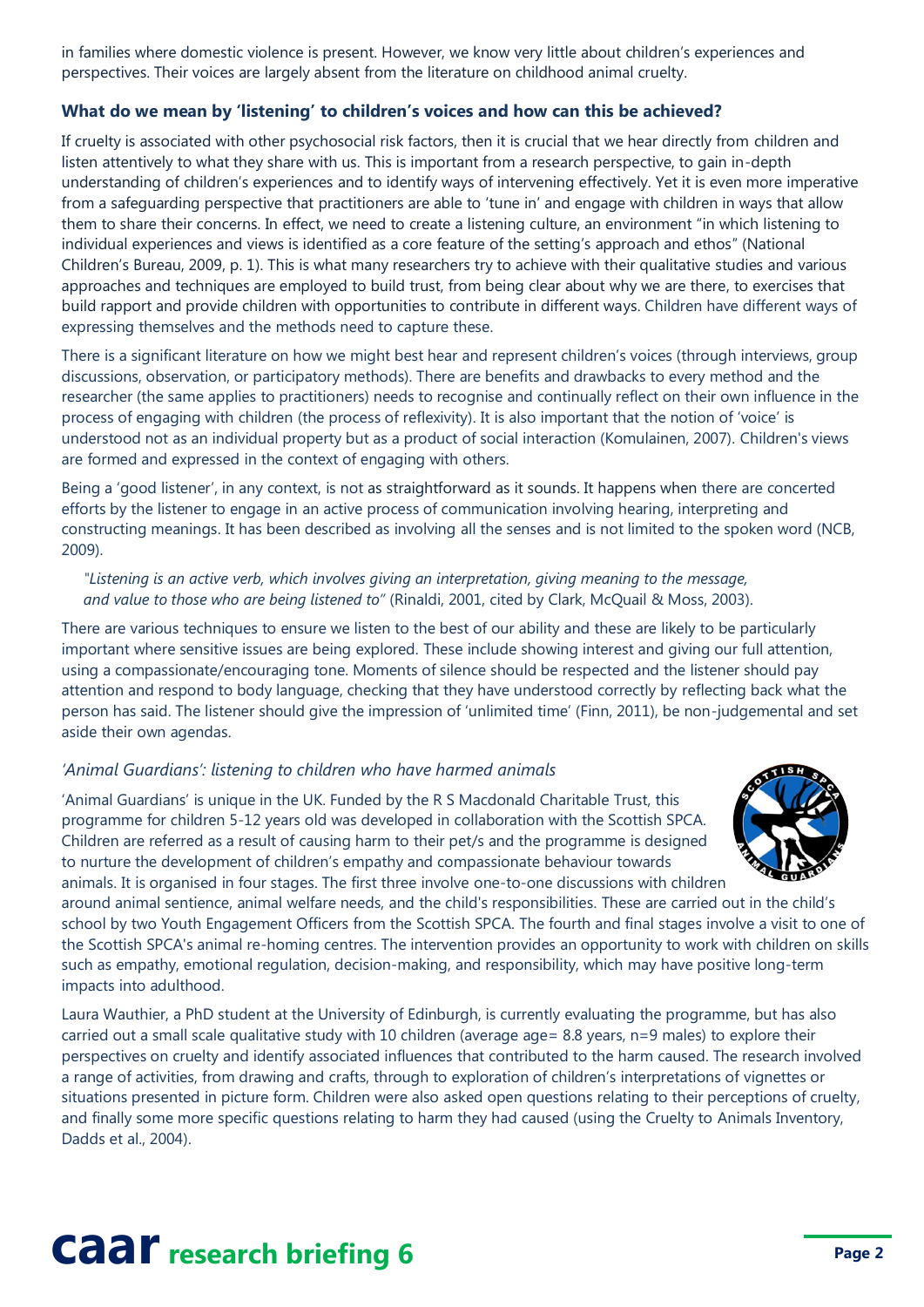The study found that all the children were very fond of animals (some appeared very strongly attached to their pet/s). Without exception, they viewed animals as sentient (capable of feelings) and described cruelty as wrong/bad, which perhaps explains why they struggled to admit to the harm they had personally caused. They often evidenced negative self-perceptions and had limited attachment networks. Pets often featured in their descriptions of people who were important to them, and sometimes only pets featured in their drawing. It was clear that most of the children were from troubled backgrounds and they often experienced difficulties regulating their own emotions and behaviours. In the exercise where they had to describe what was happening in a drawing (see Figure 2), they tended to interpret ambiguous situations in a negative way (e.g., they were more likely to describe the adults (portrayed neutrally) being very angry with the child and/or animal). The data suggest that some degree of violence was commonplace in the children's families, and there was evidence of emotional trauma associated with poor attachment to caregivers and the harm they had caused to their pet (Wauthier, Scottish SPCA & Williams, under review).





Children affected by trauma are likely to be "resistant to opening up to others and this has to be noticed, understood and respected" (Education Scotland, Compassionate and Connected Classroom resource, 2019: p.5). The same may apply with regard to disclosing any harm they have caused to an animal, especially given the stigma associated with animal cruelty. In this respect, it is interesting to consider recent research with young adults (aged 18-24) who were abused as children. They were asked whether they had tried to tell anyone about what was happening to them, and what had happened as a result of their disclosures. The authors (Allnock & Miller, 2013) reported that, contrary to previous research suggesting that few children disclose sexual abuse, in their study 80% (48 of the 60 participants) had tried to tell someone. However, their disclosures were often not recognised or understood, or were dismissed, played down or ignored, meaning no action was taken to protect or support them. Importantly, the young people said they had wanted someone to notice that something was wrong and ask direct questions. They also wanted professionals to investigate sensitively but thoroughly, and to be kept informed about what was happening.

#### **What do these findings mean?**

(1) Findings from our qualitative research with children who have harmed an animal show how important it is for us to listen to their voices. At present, animal cruelty prevention interventions that are offered widely are targeted to improve understanding of animal needs, sentience and welfare, helping to prevent harm caused to animals accidentally. However, where more severe forms of harm or deliberate cruelty are concerned, interventions need to be tailored specifically to the needs of these children. While the broad distinction between unintentional and intentional cruelty and neglect is useful, our research has shown that children's apparently 'cruel' behaviours are likely to occur when the intent is not to harm the animal per se, but is the likely result of a child's emotional distress. Children may even harm an animal they are really close to. Those working with children and facilitators

# **caar research briefing 6 Page 3**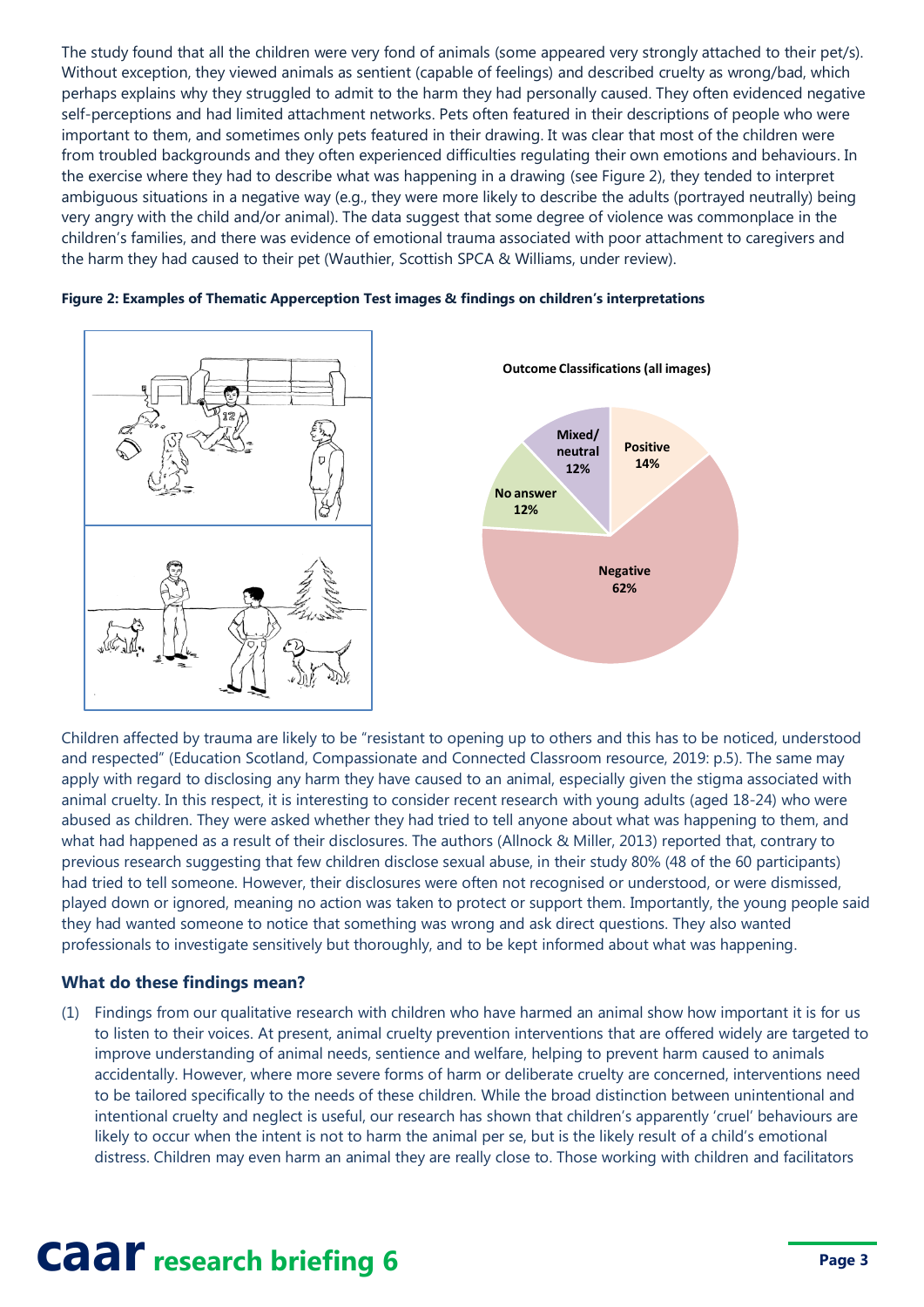of interventions need to take into account these complexities in children's emotional, psychological, and behavioural responses.

- (2) Finding ways to provide comfortable safe places and offer children time and focused attention is imperative if we want children to share their concerns so that we can support them effectively. Talking openly with children in educational settings about adversity and difficulties that people experience in life, as well as equipping them with skills and an understanding that they have the right to be protected and supported by the adults in their lives, is an important way forward in establishing a nurturing, compassionate climate that encourages children to develop trust, recognise need, and seek support. Listening is a critical component of such an approach. 'The Compassionate and Connected Classroom' is a curricular resource to help teachers and schools and is part of a wider resource for use in community settings.
- (3) Recent research and new legislation on domestic violence suggests that child welfare professionals should pay attention to the welfare and behaviour of animals in any household they visit, register a high turnover of pets, routinely include discussion about pets with women and children, and explore the significance of attachment to animals as part of assessments of family dynamics and relationships. Any incidents of harm caused to animals need to be viewed in the wider context of their other behaviour, and their immediate family, peer and neighbourhood environment.
- (4) Children's reluctance to admit to harming animals needs to be treated extremely sensitively. However, we can learn much about the process of disclosure from research with people who were abused as children.
- (5) Future research needs to focus on the identification of factors that 'at risk' children have in common and on understanding the experiences that led to harm being caused. This will enable animal welfare charities and educators to feel better equipped to intervene to promote empathy and compassionate behaviour towards animals, and allow all of those working with children to provide them with the best kind of support.

### **References**

Allnock, D. and Miller, P. (2013) *No one noticed, no one heard: a study of disclosures of childhood abuse.* London: NSPCC.

- Clark, A., McQuail, S. & Moss, P. (2003). *Exploring the Field of Listening to and Consulting with Young Children*. Thomas Coram Research Unit. Department for Education and Skills Research Report RR445.
- Dadds, M. R., Whiting, C., Bunn, P., & Fraser, J. A., Charlson, J. H. & Pinola-Merlo, A. (2004). Measurement of cruelty in children: The Cruelty to Animals Inventory. *Journal of Abnormal Child Psychology, 32*(3), 321-334.
- Finn, C. (2011). Forensic nurses' experiences of receiving child abuse disclosures. *Journal for Specialists in Pediatric Nursing, 16,* 252-262.
- Hackett, S. & Uprichard, E. (2007). *Animal abuse and child maltreatment: A review of the literature and findings from a UK study*. London: NSPCC Inform
- Hawkins, R., D., Hawkins, E., & Williams, J. (2017). Psychological risk factors for childhood nonhuman animal cruelty: A systematic review. *Society & Animals, 25*(3), 280-312.
- Hawkins, R., Williams, J., & Scottish Society for the Prevention of Cruelty to Animals, SSPCA. (2017). Assessing effectiveness of a nonhuman animal welfare education program for primary school children. Journal *of Applied Animal Welfare Science, 20*(3), 240-256.
- Komulainen, S. (2007) The ambiguity of the child's 'voice' in social research. *Childhood 14*(1), 11-28.
- McDonald, S. E., Collins, E. A., Nicotera, N., Hageman, T. O., Ascione, F. R., Williams, J. H. & Graham-Bermann, S. A. (2015). Children's experiences of companion animal maltreatment in households characterized by intimate partner violence. *Child Abuse & Neglect, 50,* 116-127.
- McEwen, F. S., Moffitt, T. E. & Arseneaulta, L. (2014). Is childhood cruelty to animals a marker for physical maltreatment in a prospective cohort study of children? *Child Abuse & Neglect, 38*(3), 533-543.
- Muldoon, J. C., Williams, J. M. and Lawrence, A. (2016). Exploring children's perspectives on the welfare needs of pet animals. *Anthrozoös, 29*(3), 357-375.
- National Children's Bureau (2009). *Listening as a Way of Life: Developing a Listening Culture*. Young Children's Voices Network. London: NCB. [https://www.ncb.org.uk/sites/default/files/uploads/documents/Early\\_years\\_docs/NO13%20-](https://www.ncb.org.uk/sites/default/files/uploads/documents/Early_years_docs/NO13%20-%20developing_a_listening_culture.pdf) [%20developing\\_a\\_listening\\_culture.pdf](https://www.ncb.org.uk/sites/default/files/uploads/documents/Early_years_docs/NO13%20-%20developing_a_listening_culture.pdf)
- Wauthier, L., Scottish SPCA., & Williams J. M. (under final review). A qualitative study of children's cruelty to animals: Uncovering the roles of trauma, exposure to violence, and attachment.

# **caar** research briefing 6 **Page 4 Page 4**